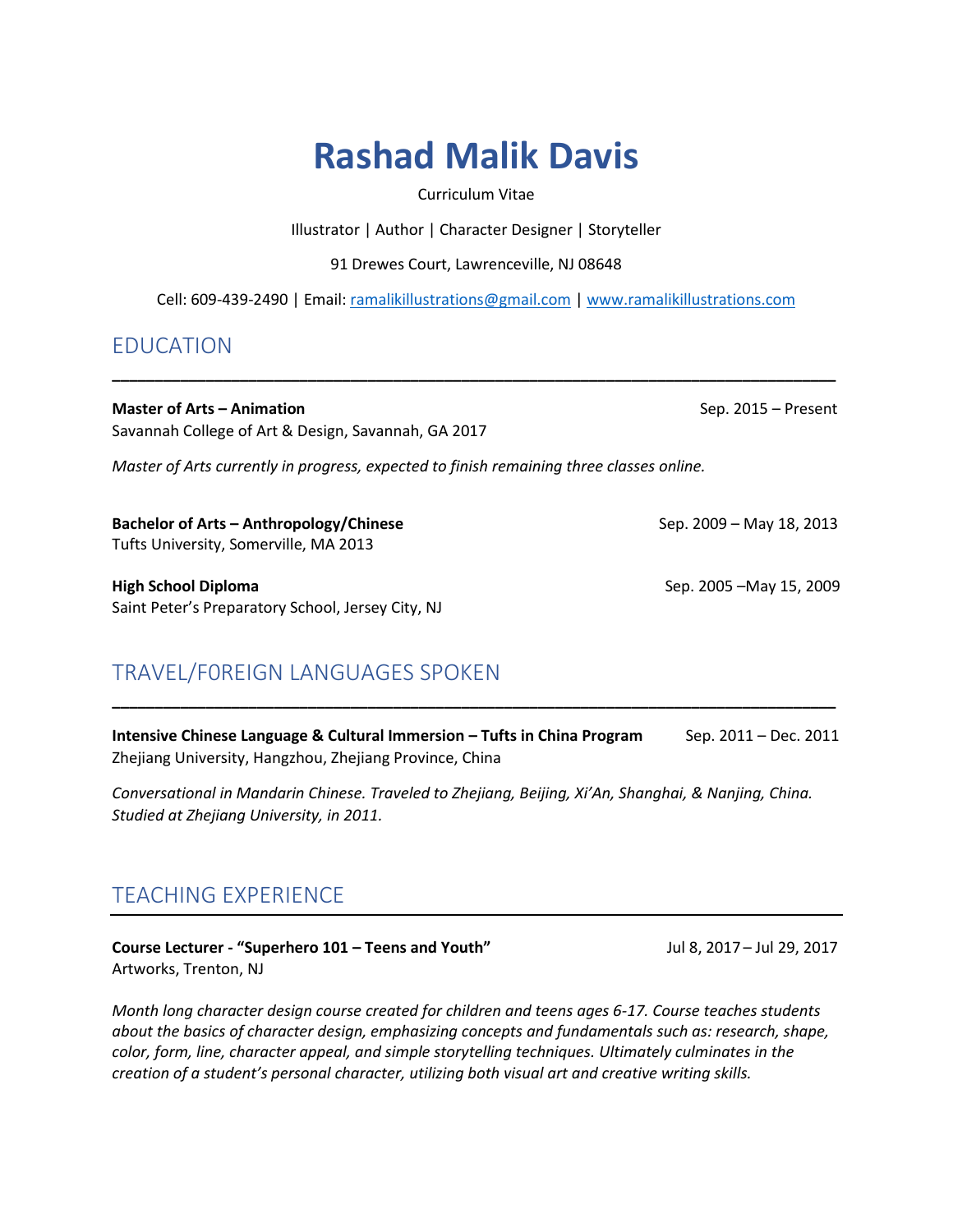### **Character Design Workshop Instructor, "Simone's Sheroes"** Jun 2017

Amalgam Comics, Philadelphia, PA

*Hour-long character design workshop, instructing students on the basics and fundamentals of character design including: research, shape, color, line and form. The workshop culminated with the creation of a student's personal character, utilizing visual art techniques.*

**Workshop Artist in Residence "Superhero 101" 
Apr 29, 2017** 

The Purnell School, Pottersville, NJ

*Day long character design workshop designed for High School teens. Course taught students about the basics of character design, emphasizing concepts and fundamentals such as: research, shape, color, form, line, character appeal, and simple storytelling techniques. Ultimately culminated in the creation of a character, students working with a partner to design a superhero based on their partner's traits. Course utilized both visual art and creative writing skills.*

### **Course Lecturer/Mentor "Explorations & Perspectives"** Sep 2012 – Dec 2012 – Dec 2012

Tufts University, Somerville, NJ

*Instructed & designed a course syllabus on Black & Latino LGBT communities entitled "Distorted Realities: Film on the Fringe". The course was designed to introduce freshman students to Queer Black & Latino identities as perceived through film and media.*

### CLIENT AND WORK HISTORY

**Rashad Malik Davis, CEO & Owner February 2017 - Present** RaMalik Illustrations

*Owner and creator of creative arts company specializing in: illustration, character design, children's book writing, workshops, guest speaking, and storytelling performances.* 

### **Traveling Teaching Artist** Jul 2017 - Present

Young Audiences of New Jersey, Princeton, NJ

*Teaching artist with Young Audiences of New Jersey, a program that offers various assembly and workshop programs to schools throughout New Jersey and Pennsylvania. I offer my workshop entitled "Superheroes Among Us", a character design workshop focusing on empathy building and emotional literacy through fun character design exercises and studies.*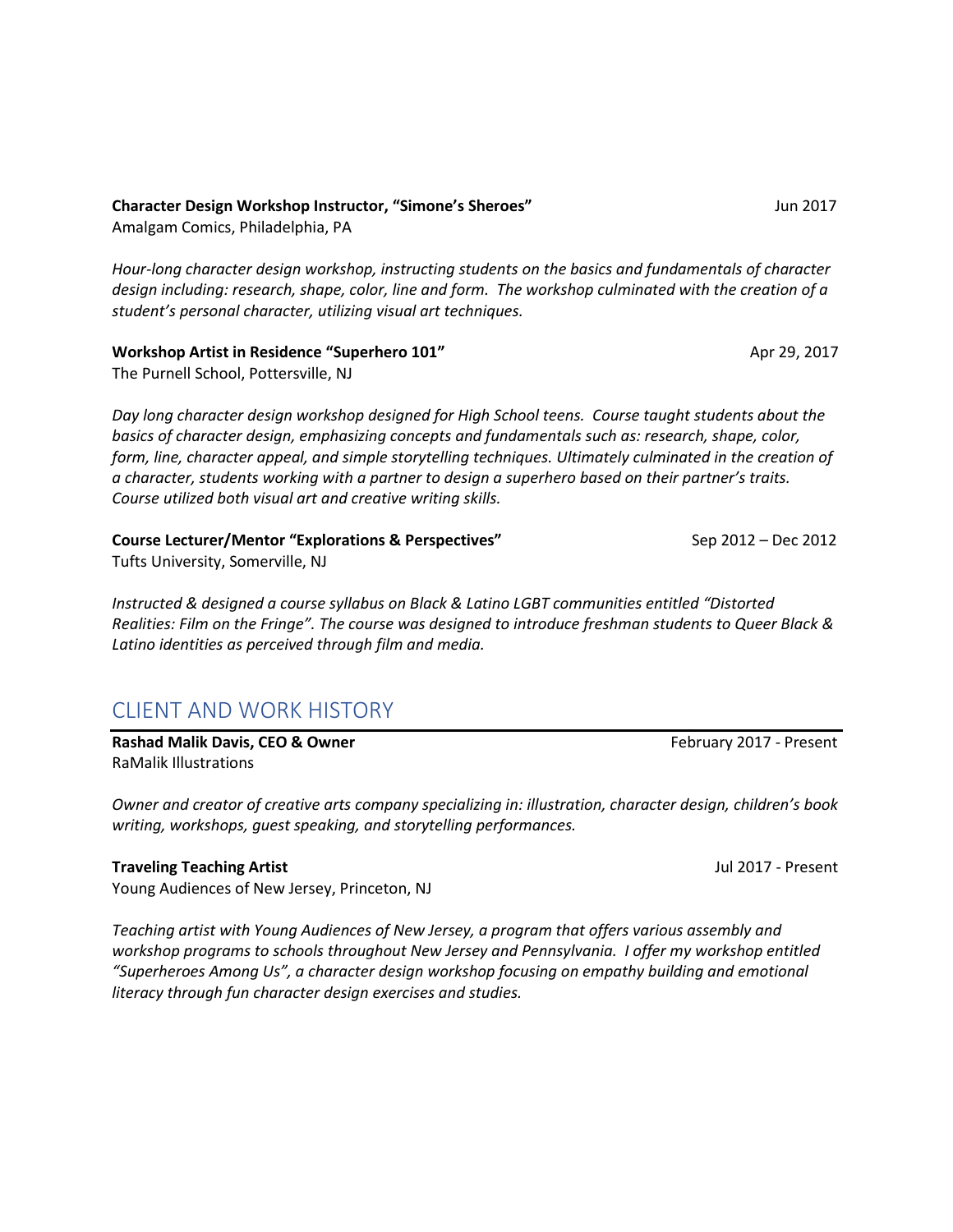### **Shirelle Eichelberger, Company Logo Design** June 2017

Pikaloos

*Designed initial concepts for final, character-based logo. Served as both design consultant and artist, guiding client artistically and conceptually. Finalized logo using Photoshop CS6 ahead of scheduled deadline date.*

**Stephanie Fischer, Company Logo Design** May 2017 Average Bear Productions

*Designed initial concepts for final, character-based logo. Served as both design consultant and artist, guiding client artistically and conceptually. Finalized logo using Photoshop CS6 ahead of scheduled deadline date.*

#### **Tabias Wilson, Book Cover Illustration** Fall 2015 Godless Circumcisions

*Illustrated book cover for Tabias Wilson's book of poetry and prose entitled Godless Circumsions. Provided initial concepts and acted as both consultant and creative guide. Finalized book cover in Photoshop using digital Wacom Tablet.*

### **Ama Karikari Yawson, Children's Book Illustration** Summer 2013 – January 2014

Sunne's Gift – Milestales Publishing

*Illustrated entirety of Ama Karikari's #1 Best-Selling children's book entitled Sunne's Gift. Conceptualized and designed all artistic aspects of the book.* 

**Prof. Monica Ndounou, Book Cover Illustration** Summer 2013 Shaping the Future of African American Film, Rutgers Uni. Press

*Illustrated book cover to "Shaping the Future of African American Film", written by Tufts University Professor Monica Ndounou's book. Consulted and guided client through design and conceptualizing vision. Finalized product in Photoshop 7 on Wacom Tablet. Selected by Rutgers University Press.*

# AUTHOR READINGS AND PRESENTATIONS

| <b>Visiting Author &amp; Performer</b><br>Parkway Elementary School, Ewing, NJ           | May 30, 2017 |
|------------------------------------------------------------------------------------------|--------------|
| <b>Visiting Author &amp; Performer</b><br>Slackwood Elementary School, Lawrenceville, NJ | May 25, 2017 |
| <b>Visiting Author and Performer</b><br>Lawrence Intermediate School, Lawrenceville, NJ  | May 16, 2017 |

**\_\_\_\_\_\_\_\_\_\_\_\_\_\_\_\_\_\_\_\_\_\_\_\_\_\_\_\_\_\_\_\_\_\_\_\_\_\_\_\_\_\_\_\_\_\_\_\_\_\_\_\_\_\_\_\_\_\_\_\_\_\_\_\_\_\_\_\_\_\_\_\_\_\_\_\_\_\_\_\_\_\_\_\_\_**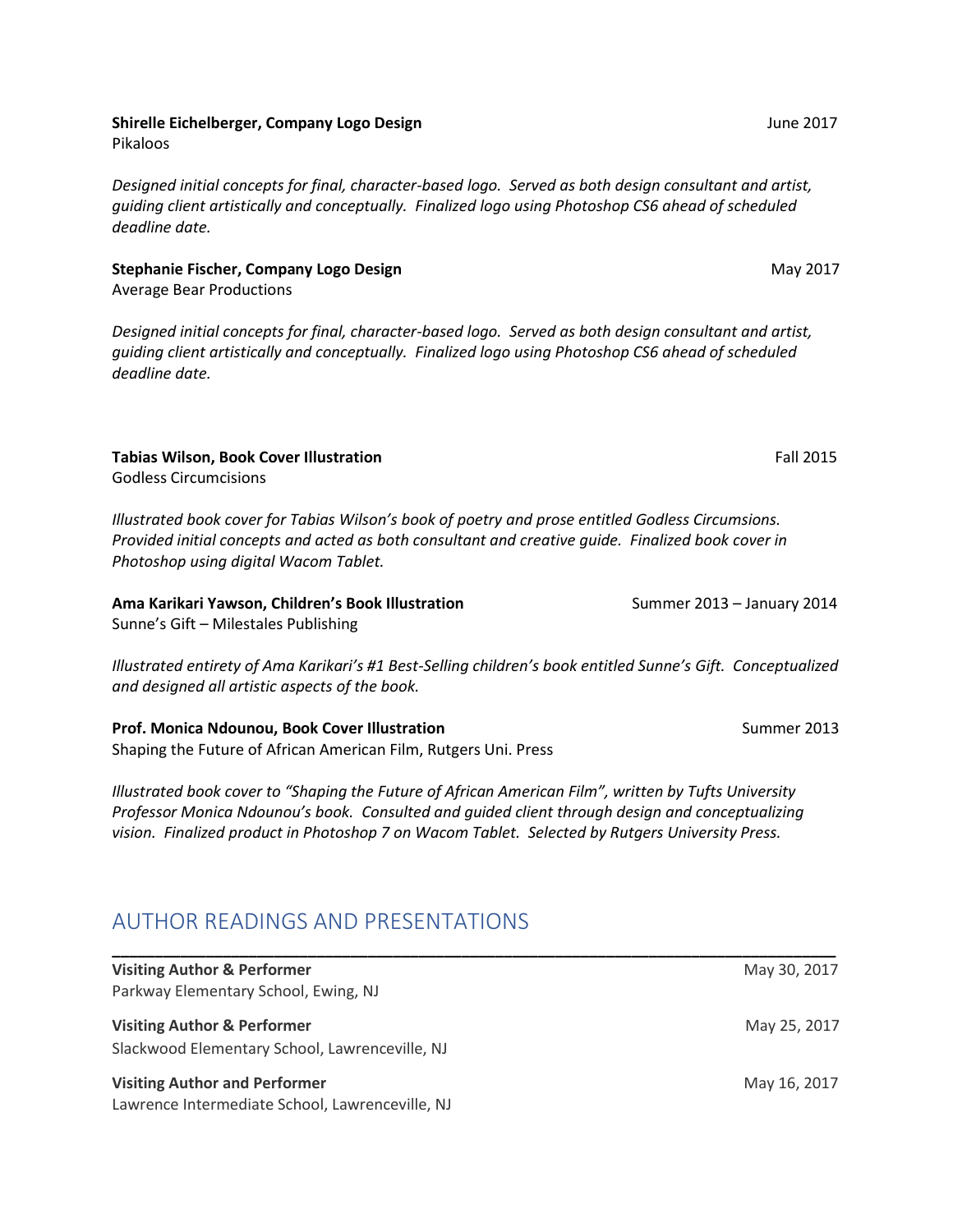| <b>Class Guest Speaker</b><br>The College of New Jersey, Prof. David Bwire - Education Department, Ewing, NJ | Apr 22, 2017 |
|--------------------------------------------------------------------------------------------------------------|--------------|
| <b>Visiting Author &amp; Performer</b><br>Pace Charter School, Hamilton, NJ                                  | Mar 31, 2017 |
| <b>Visiting Author &amp; Performer</b><br>Boys and Girls Club of Lawrenceville, Lawrenceville, NJ            | Mar 3, 2017  |
| <b>Black History Month Guest Speaker</b><br>Saint Peter's Preparatory School, Jersey City, NJ                | Feb 2, 2017  |

# TECHNICAL SKILLS – SOFTWARE & HARDWARE

| Author/Illustrator/Storyteller/Performer<br>Freelance Illustrator & Storyteller, RaMalik Illustrations                                                                                                                                                   | Feb 2017 – Present |
|----------------------------------------------------------------------------------------------------------------------------------------------------------------------------------------------------------------------------------------------------------|--------------------|
| (Expert level knowledge of a variety of digital software + hardware including: Photoshop CS6 + Creative<br>Cloud, MS Word, Publisher, Powerpoint, Wacom Intuos Digital Tablet & Cintiq, Clip Studio Paint, Prezi<br><b>Online Presentation Software)</b> |                    |
| PROFESSIONAL ORGANIZATIONS & MEMBERSHPS                                                                                                                                                                                                                  |                    |
| Society of Children's Book Writers and Illustrators (SCBWI)<br><b>SCBWI NJ Chapter</b>                                                                                                                                                                   | Jun 2016 – Present |

\_\_\_\_\_\_\_\_\_\_\_\_\_\_\_\_\_\_\_\_\_\_\_\_\_\_\_\_\_\_\_\_\_\_\_\_\_\_\_\_\_\_\_\_\_\_\_\_\_\_\_\_\_\_\_\_\_\_\_\_\_\_\_\_\_\_\_\_\_\_\_\_\_\_\_\_\_\_\_\_\_\_\_\_\_

Brooklyn, NY

**Freelancer's Union** Mar 2017 - Present

# EXHIBITIONS AND GALLERIES

### **Group Exhibition, "Black Art Matters"** Feb 2017

Association of Black Seminarians, Princeton Theological Seminary, Princeton, NJ

Displayed select pieces, in particular portraits of friends as fantasy characters. As part of my determination to see diversity in the realm of fantasy and entertainment, this was an intentional showcase of culture and beauty in a variety of forms. I also took this time to introduce the audience to my book project "Carefree, Like Me!" and its themes as well.

\_\_\_\_\_\_\_\_\_\_\_\_\_\_\_\_\_\_\_\_\_\_\_\_\_\_\_\_\_\_\_\_\_\_\_\_\_\_\_\_\_\_\_\_\_\_\_\_\_\_\_\_\_\_\_\_\_\_\_\_\_\_\_\_\_\_\_\_\_\_\_\_\_\_\_\_\_\_\_\_\_\_\_\_\_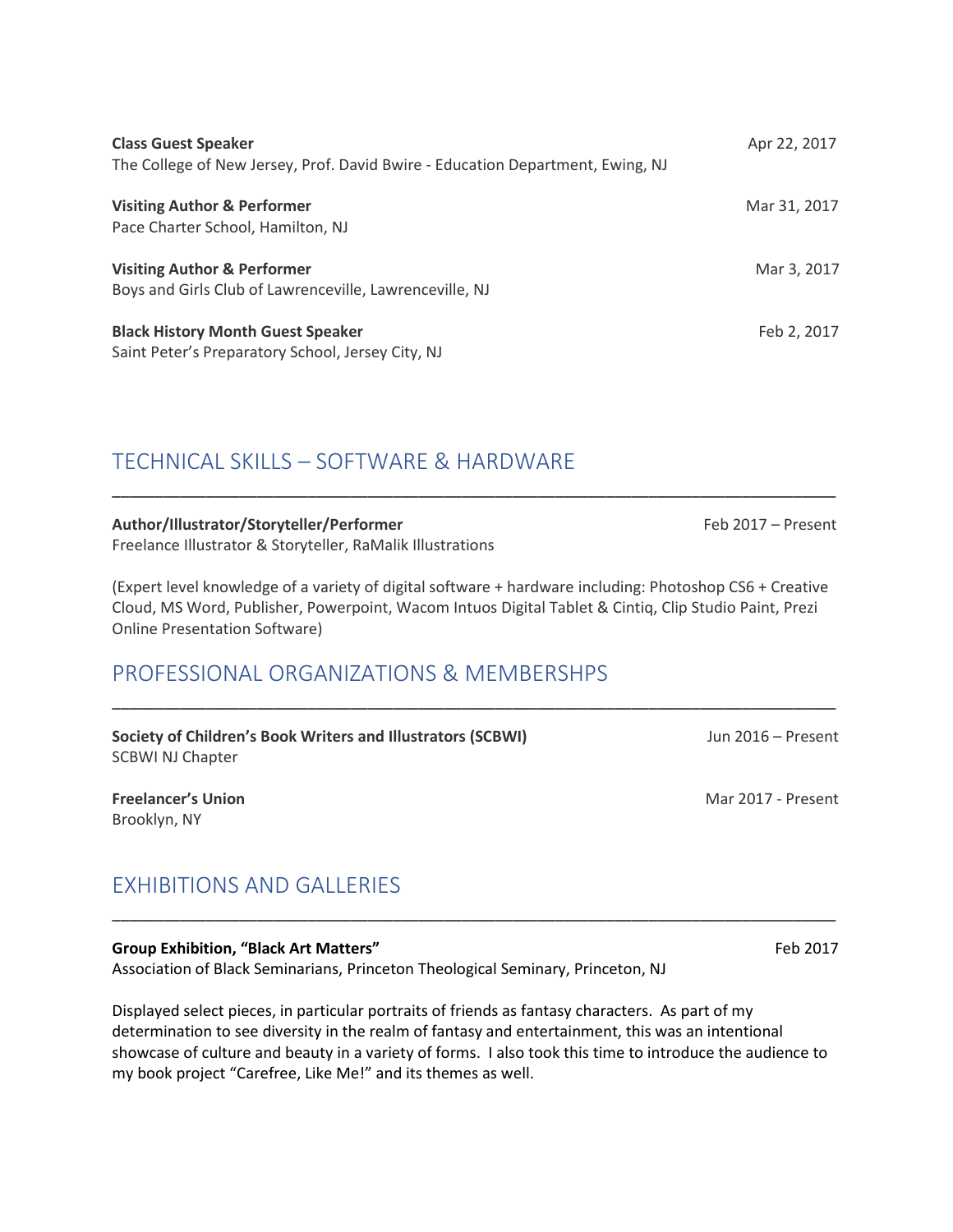#### **Solo Exhibition, Senior Exhibition** May 2013

Tufts Africana Center Gallery, Tufts University, Somerville, MA

Solo exhibition featuring my personal book project highlighting fantasy African settings and characters. I showcased the exhibition to members of the Tufts community, and in the process, I became the first African American to host a gallery in that space as well.

\_\_\_\_\_\_\_\_\_\_\_\_\_\_\_\_\_\_\_\_\_\_\_\_\_\_\_\_\_\_\_\_\_\_\_\_\_\_\_\_\_\_\_\_\_\_\_\_\_\_\_\_\_\_\_\_\_\_\_\_\_\_\_\_\_\_\_\_\_\_\_\_\_\_\_\_\_\_\_\_\_\_\_\_\_

## AWARDS, GRANTS, & SCHOLARSHIPS

# **Honos Civicus Society Mar 2013** Jonathan M. Tisch College of Citizenship & Public Service, Tufts University, Somerville, MA *Honos Civicus is a society to honor and publicly recognize graduating seniors who have excelled in Tufts University courses and co-curricular activities as undergraduates.*  **Joe Martin Scholarship** May 2012 Bank of America

*The Joe Martin Scholarship program is a competitive scholarship program available for college or vocational schools in the U.S. to depends of Bank of America employees. Scholarships are awarded based on financial need, academic achievement, leadership, character, and contributions to school and community.*

### **Non-Profit/Public Sector Internship Grant** May 2012

Tufts University Career Center, Tufts University, Somerville,

*Recipient of competitive \$3,500 stipend awarded to 25 students for non-profit/public sector internships over the course of the summer.*

### **Henry J. Lier Foundation Grant**  Feb 2011

Henry J. Lier Foundation

Competitive grant reward from the Henry J. Lier foundation for students with a passion and commitment for study abroad.

### PRESS & MEDIA BIBLIOGRAPHY

Related Press & Media Links – [www.ramalikillustrations.com/press](http://www.ramalikillustrations.com/press)

Bert Baron, Live Radio Interview, WCTC 1450 Talk Radio "The Voice of Central NJ", New Brunswick, NJ, March 13, 2017.

\_\_\_\_\_\_\_\_\_\_\_\_\_\_\_\_\_\_\_\_\_\_\_\_\_\_\_\_\_\_\_\_\_\_\_\_\_\_\_\_\_\_\_\_\_\_\_\_\_\_\_\_\_\_\_\_\_\_\_\_\_\_\_\_\_\_\_\_\_\_\_\_\_\_\_\_\_\_\_\_\_\_\_\_\_

Della Crews, NJ Spotlight Segment, News 12 New Jersey, Edison, NJ, June 30, 2017.

Jacque Howard, Live Radio Interview, Trenton 365 Radio, Trenton, NJ, January 3, 2017.